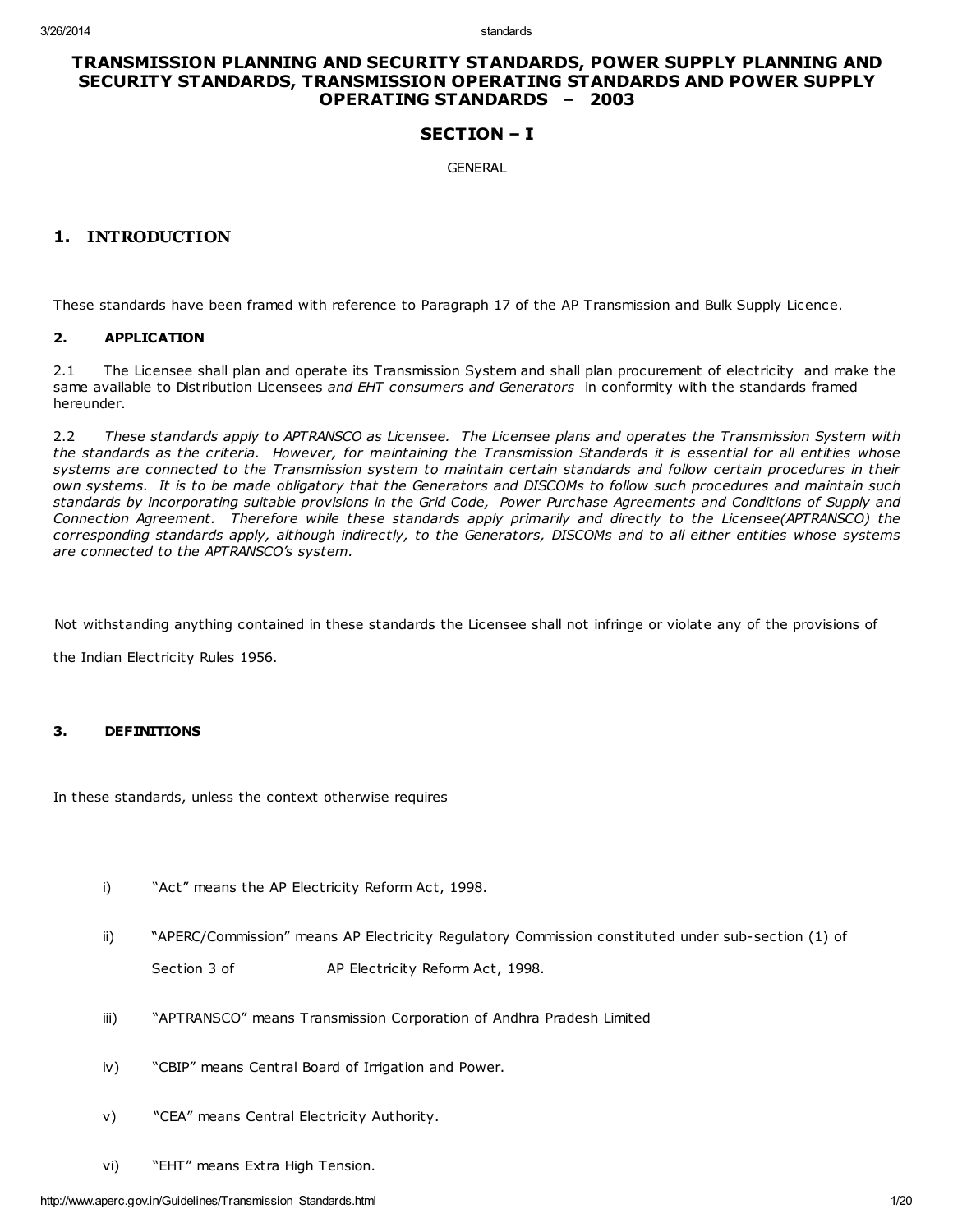- vii) "Generator" means an organisation that generates electricity and who is subject to the Grid Code.
- viii) "Grid Code" means the code prepared by the Licensee in accordance with the terms of Condition 18 of the Transmission and Bulk Supply Licence, 2000 and approved by the Commission.
- ix) "Grid Code Review Panel/Panel" means a panel set up under Grid Code.
- x) "H.T" means High Tension.
- xi) "Licensee" means the holder of the AP Transmission and Bulk Supply Licence, 2000.
- xii) "PGCIL" means Power Grid Corporation of India Ltd.
- xiii) "Rules" means the Indian Electricity Rules,
- xiv) "SREB" means Southern Regional Electricity Board.
- xv) "SRLDC" means Southern Regional Load Despatch Centre.
- xvi) SLDC" means State Load Despatch Centre at Hyderabad.

#### SECTION – 2

## TRANSMISSION PLANNING AND SECURITY STANDARDS

#### **OBJECTIVE**

Transmission System planning shall be aimed at the system being capable of delivering power from the generating plants and interconnecting points with the systems of neighbouring States, and PGCIL to the load centres i.e., the outgoing terminals of the E.H.T. grid sub-stations, under established criteria, while operating the power system as an integrated whole.

#### TRANSMISSION PLANNING

Long Term Transmission Planning shall be originated from Load Forecast and Least Cost Generation Expansion Plan of the Licensee for the period under consideration. Since, the Licensee's system operates in synchronism with generators and captive power plants inside the State and SREB system all these elements shall be included in the system modelling. Any interconnection existing with the neighbouring State in radial mode shall not be included in the modelling.

## 2.2 System Modeling

Separate system models shall be developed for each year of a Plan period to assess necessary year of commissioning of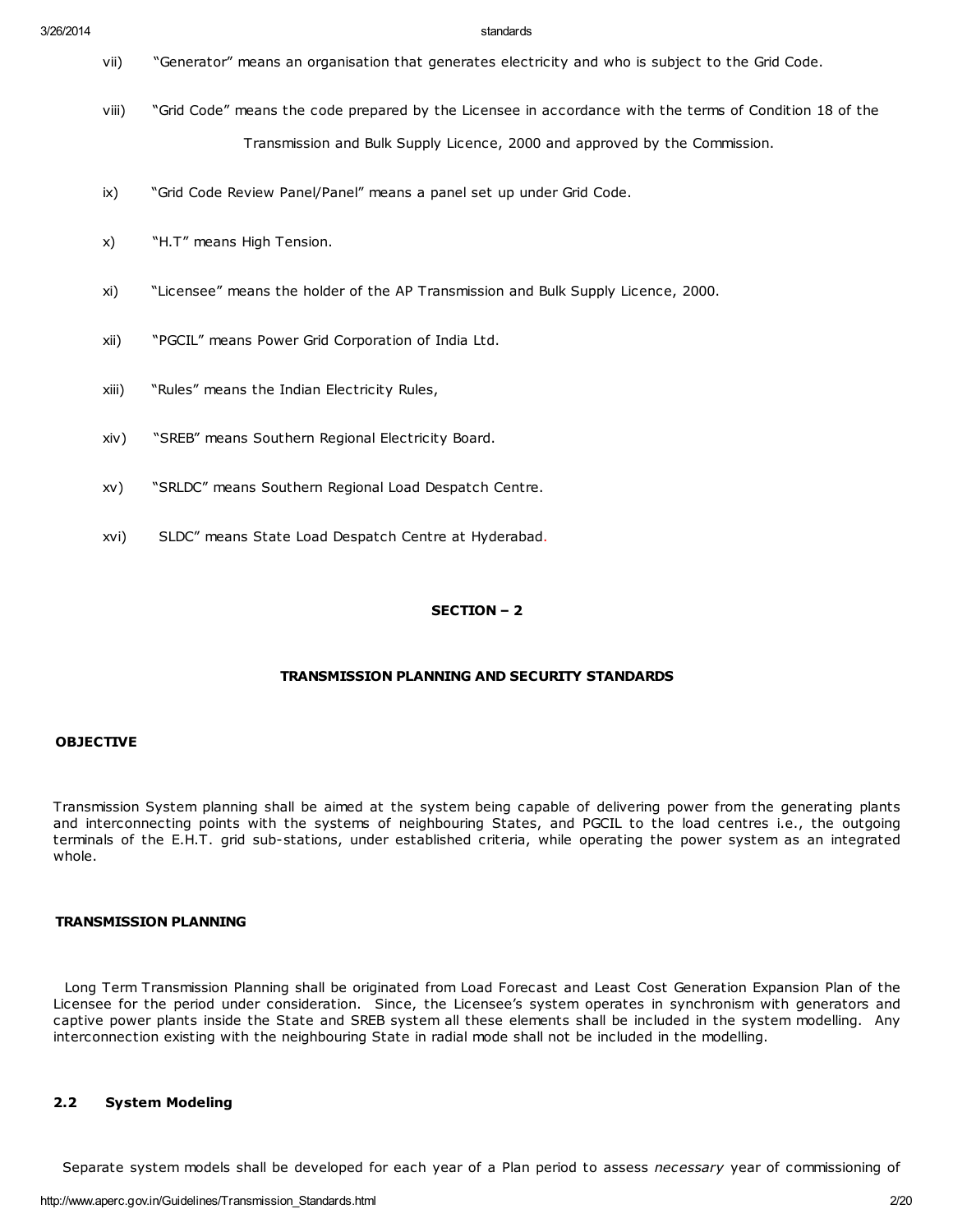particular lines, based on the network, obtaining for the year in question, with the generation and load buses properly located.

For modeling purposes, the interconnections with SREB at 400 KV and 220 KV voltage levels and HVDC interconnection with EREB & WREB shall be considered. An appropriate electrical equivalent shall be used to take into account the fault level at those interconnection points. Since those Buses will be represented as Generator Buses, generation and respective loads connected at these Buses shall be included in the modelling. Interconnection with the Eastern Regional Grid and the Western Regional Grid shall be modelled as they exist.

The HVDC terminals could operate both as rectifiers and inverters. HVDC terminal in the rectifier mode should be represented as a load and in the inverter mode, it is should be represented as generator. This aspect also is to be taken into consideration.

### System Studies

The system shall be evolved based on detailed power system studies

which shall include but not confined to;

- i) Load Flow Studies
- ii) Short Circuit Studies
- iii) Transient Stability Studies
- iv) Loss of load probability studies (LOLP)

### Computer Programs

The studies shall be carried out by suitable computer aided programmes.

### 2.3.3 System Data

The Licensee shall use updated system data, referred to in Transmission Operating Standards, in carrying out system studies.

## 2.3.4 Active and Reactive Load allocation

2.3.4.1 All loads shall be modelled at 220 KV or 132 KV Buses. The load for each Load Bus is obtained for any year within Plan period from the Load Forecast and a reasonable estimate of transmission losses shall be made to arrive at peak generation. Procedure adopted for determining the compounded annual growth rate and base year in case of the peak demand of horizon year can be adopted for deriving the minimum demand of the horizon year.

2.3.4.2 MVAR loading at each Bus shall truly reflect the actual MVAR drawn from the system at that particular location by installing / calibrating suitable measuring instruments. The average power shall be computed by studying the pattern by installing suitable meters temporarily or any other acceptable method.

### 2.4 Load and generation Despatches

### 2.4.1 Load Studies shall be carried out for Peak Load and Minimum Load conditions.

### 2.4.2 Generation

For peak load conditions two generator despatches shall be used i.e., Maximum Hydro Generation and Maximum Thermal Generation. For the minimum load the 'must-run' generation shall be used in conjunction with the most economical thermal generation. The generation despatch for purpose of carrying out sensitivity studies corresponding to complete closure of a generating station close to a major load centre shall be worked out by increasing generation at other stations to the extent possible keeping in view the maximum likely availability at those stations, cost of power etc. Transmission constraints will be brought out and addressed.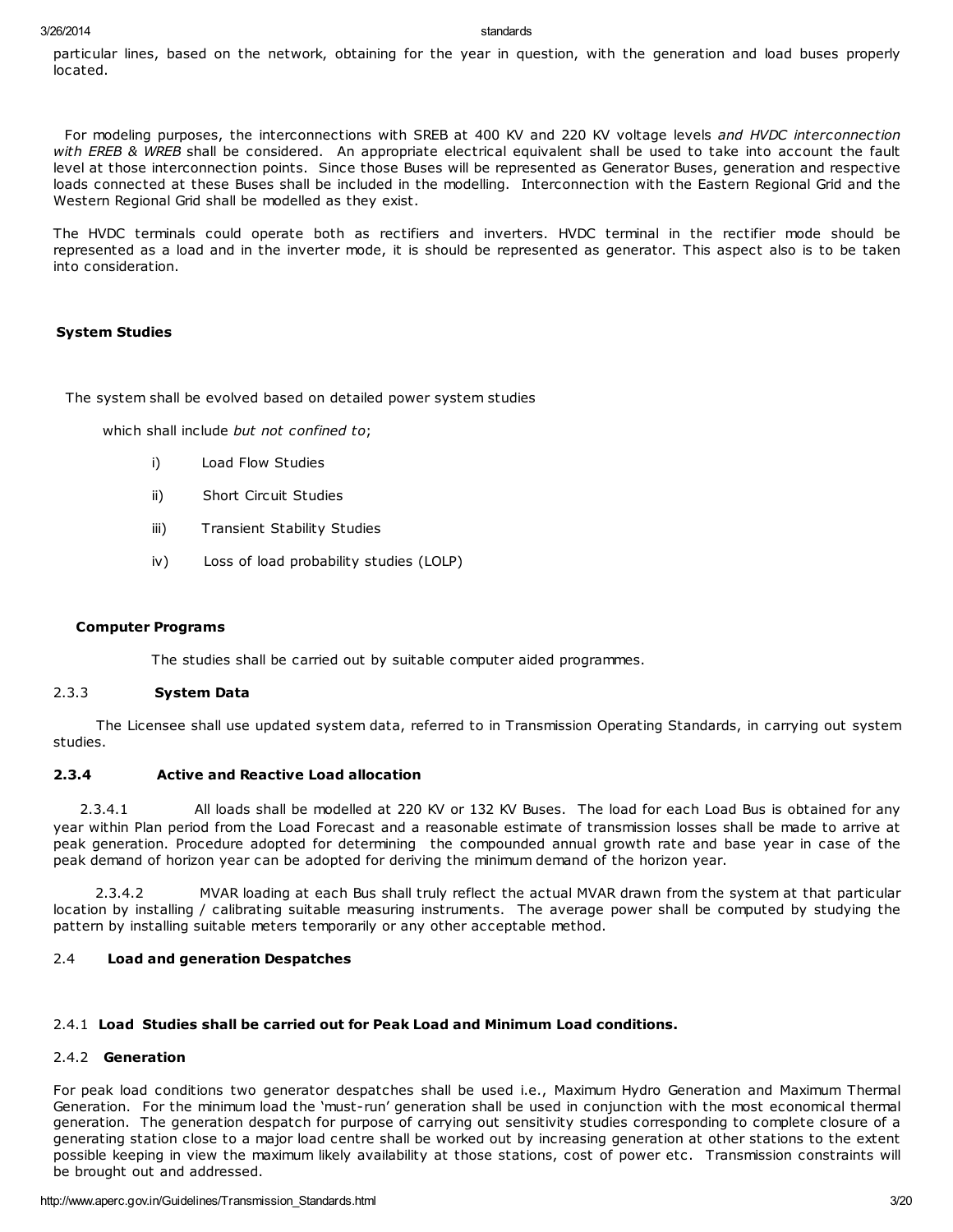2.4.3 Studies shall be repeated for Normal and Contingency conditions as specified under security standards prescribed in the A.P. Grid Code and the Indian Electricity Grid Code.

#### 2.5 Planning Criteria

2.5.1 The Central Electricity Authority (CEA) "Manual on Transmission Planning Criteria" shall be adopted with modification as stated below, particularly with reference to steady state voltage limits and security standards for withstanding outages.

### 2.5.2 Line Loading Limits

The permissible line loading limits shall conform to CEA's "Manual on Transmission Planning Criteria". The over loading and under loading of lines shall be decided accordingly.

#### 2.5.3 Options for Strengthening of Transmission Network

- i) Addition of new Transmission lines to avoid over loading of existing system (wherever three or more circuits of the same voltage class are envisaged between two sub-stations, the next higher transmission voltage may be considered).
- ii) Upgradation of the existing transmission lines such as raising height of conductor supports and or switch over to insulated cross-arms to facilitate change over to higher voltage, if the tower designs so permits.
- iii) Reconductoring of the existing transmission line with higher size of conductors or with AAAC (All Aluminium Alloy Conductor)

The choice shall be based on cost, reliability, right of way requirements, energy losses, down time, etc.

2.5.4 All single circuit lines shall be planned with double circuit towers, wherever technically feasible, to enable future expansion without right of way problems.

#### 2.5.5 Steady State Voltage Limits

The Licensee shall plan its Transmission System so as to maintain the steady voltage within the limits stated below.

| <b>Nominal Voltage</b><br>(KV) | <b>Maximum</b> | <b>Minimum</b> |
|--------------------------------|----------------|----------------|
| 400                            | 420            | 360            |
| 220                            | 245            | 200            |
| 132                            | 145            | 120            |

#### SECURITY STANDARDS

#### 3.1 Steady State Stability

The system shall be planned to supply loads during normal conditions and the following contingency conditions without the need for rescheduling of generation and to maintain voltage and line loading criteria.

Outage of one transmission circuit

Outage of one Interconnecting Transformer or

Outage of one generator.

Outage of a 400 KV DC (Double Circuit AC) line in case of evacuation for a generating station of 1000 MW and above located in a difficult terrain like sea coast susceptible to yearly cyclones(as per clause 6 of CEA's manual on Transmission Planning).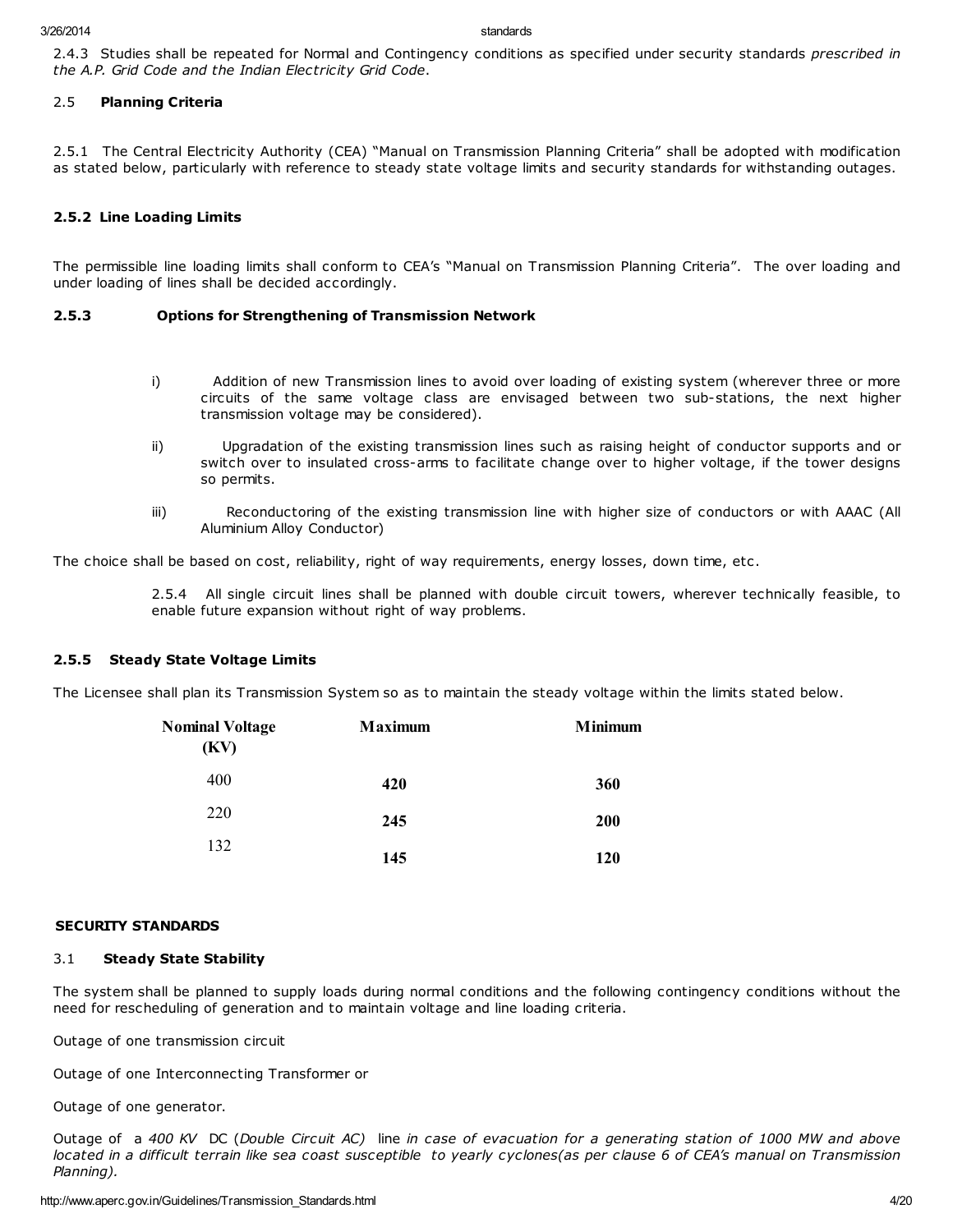(Prior to such contingency, all elements shall be considered to be in service.

After5 years for adopting CEA/IEGC norms: " One circuit being already out of service in another corridor" will be adopted).

### 3.2 Transient Stability

3.2.1 The system shall be designed to maintain synchronism and system integrity (*i.e. a condition wherein all* generating units continuously operate in synchronism without tripping and getting separated) under the following disturbances:

- a) The outage of the single largest unit in the SREB system. (For this condition the APTRANSCO share of spinning reserve shall be considered as 285 MW being 38 % of one 750 MW unit).(as per load generation balance report of SREB). However this is subject to review on change of system conditions.
- b) A permanent single line to ground (SLG) fault on a 400 KV transmission circuit, single pole opening of the faulted phase (100 m.sec or 5 cycles) with unsuccessful reclosure (dead time 1 sec.) followed by 3 pole opening (100 m.sec) of the faulted line on a 400 KV transmission circuit (subject to note below).
- Note:- In order to facilitate simulation, a 3 phase fault with 5 cycle duration shall be considered for 400 KV circuit fault. Should the system survive this fault condition, it shall be assumed that system's stability is established. Should the simulation not indicate stability, then the single phase shall be simulated and SLG FAULT CRITERIA shall be applied.
- c) A permanent three phase fault with a duration of 160 m.sec (8 cycles) on a 220 KV or 132 KV Transmission circuit assuming 3-pole opening.
- d) No stability studies shall be made for radial lines.

## 4. SUBSTATION PLANNING CRITERIA

The rated rupturing capacity of the Circuit Breaker in any sub-station shall not be less than 125% of the maximum fault level at that sub-station. (The 25% margin is intended to take care of the increase in short circuit levels as the system grows). The standard rated breaking current capacity of switch gear at different voltage levels are as follows:

| Voltage Level<br>132 KV | <b>Breaking Current (KA)</b><br>31.5 KA |
|-------------------------|-----------------------------------------|
| 220 KV                  | 40.<br>KA                               |
| 400 KV                  | 40.<br>KА                               |

4.2 The capacity at any single sub-station at different voltage levels shall not normally exceed.

| Voltage Level | Capacity |
|---------------|----------|
| 400 KV        | 1000 MVA |
| 220 KV        | 320 MVA  |
| 132 KV        | 150 MVA  |

Size and number of Interconnecting Transformers (ICT's) shall be planned in such a way that the outage of any single unit would not normally over load the remaining Interconnecting transformers. Size and number of EHT/H.T transformers shall be planned in such a way that in the event of outage of any single unit the remaining EHT/H.T Transformers would still supply 80% of the load.

4.4 Further, Local Breaker Backup (LBB) protection is to be provided for all 220 KV and 400 KV feeders.

## 4.5 Reactive Power Compensation

### 4.5.1 Shunt Capacitors

Reactive compensation shall be provided as far as possible in  $132$  KV systems with a view to meet the reactive power requirement of load close to the load points. In the planning study the shunt capacitors required shall be shown at 132/220 KV Buses.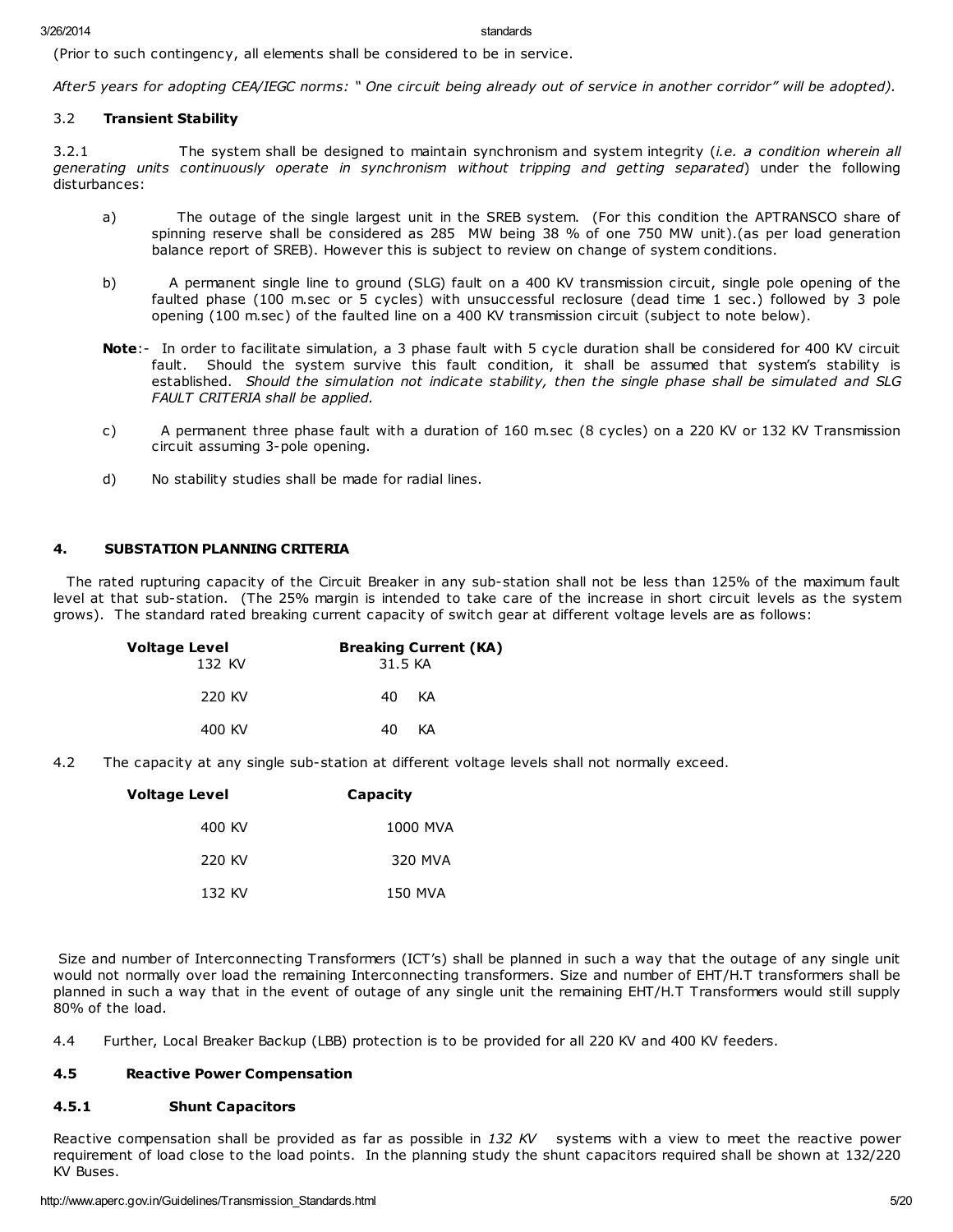## 4.5.2 Shunt Reactors

Switchable shunt reactors shall be provided at 400 KV sub-stations for controlling voltages within the limits specified. The step changes shall not cause a voltage variation exceeding 5%. Suitable Line Reactors (Switchable/Fixed) shall be provided to enable charging of 400 KV lines without exceeding voltage limits specified.

### SECTION – 3

## POWER SUPPLY PLANNING AND SECURITY STANDARDS

#### **OBJECTIVE**

Power Supply Planning is to aim at a least cost planning to serve the demand at a specified level of reliability.

### 2. POWER SUPPLY PLANNING

Long term power supply planning shall be made based on Load Forecasts prepared pursuant to condition 17.12 of the AP Transmission and Bulk Supply Licence. The Licensee shall abide by conditions of GRIDCODE in formulating its long term load forecasts. The planning process shall take into account the existing contracted generation capacity, allocation from Central Sector Generation in the base year and evolve the net additional requirement of power over the years during the plan period. The planning process shall also consider an extended study period of ten years beyond the base period of ten years to smoothen out the "End Effects" due to different types of generation capacity at the end of the base period. While evolving the planning process the capacity addition programmed shall be at the Strategic locations in the Grid subject to system requirement and constraints like fuel availability, load center and evacuation facilities.

## PLANNING CRITERIA

### 3.1 Peaking Availability

The peaking availability of existing Hydro Electricity Plants and thermal Plants/Private/Joint Venture plants shall be in accordance with data furnished by the respective Generating Companies and also as per Power Purchase Agreements made with respective power stations. Availability from Central Sector Plants shall be taken as allocated by the Government of India. For the new plants, peak availability shall be as per Central Electricity Authority norms.

### 3.2 Plant Availability

The following outage rates for plants other than Central Sector plant shall be used in the simulation studies.

| <b>Unit Type</b> | <b>Planned Outage</b> |        | <b>Forced Outage</b> |               |
|------------------|-----------------------|--------|----------------------|---------------|
|                  | (Days/Yr)             | $($ %) | (Days/Yr)            | $\frac{6}{6}$ |
| Hydro Electric   | 30                    | 8.2    | 16 to 37             | 4.5 to $10$   |
| Steam Thermal    | 36                    | 10     | 36                   | 10.0          |
| Gas Turbine      | 18                    | 5.0    | 18                   | 5.0           |

[Note: For Central Sector Plants, norms of SREB/CEA shall be adopted]

### 3.3 Auxiliary Consumption

Auxiliary consumption in plants for the purpose of planning studies shall be as follows:

| Sl.No.         | <b>Item</b>                      | Size/Type         | <b>Auxiliary</b><br><b>Consumption</b> |
|----------------|----------------------------------|-------------------|----------------------------------------|
| $\mathbf{1}$ . | Coal Based Thermal Power Station | 200 MW            | $9.5\%$                                |
|                | $\mathbf{n}$                     | 500 MW            | $8.0\%$                                |
| 2.             | Gas Based Thermal Power Station  | i) Combined Cycle | 3.0%                                   |
|                |                                  | ii)Open Cycle     |                                        |
|                |                                  |                   | $1.0\%$                                |
|                | <b>Hydro Stations</b>            |                   | 0.5%                                   |

| <b>Economic Parameters</b> |
|----------------------------|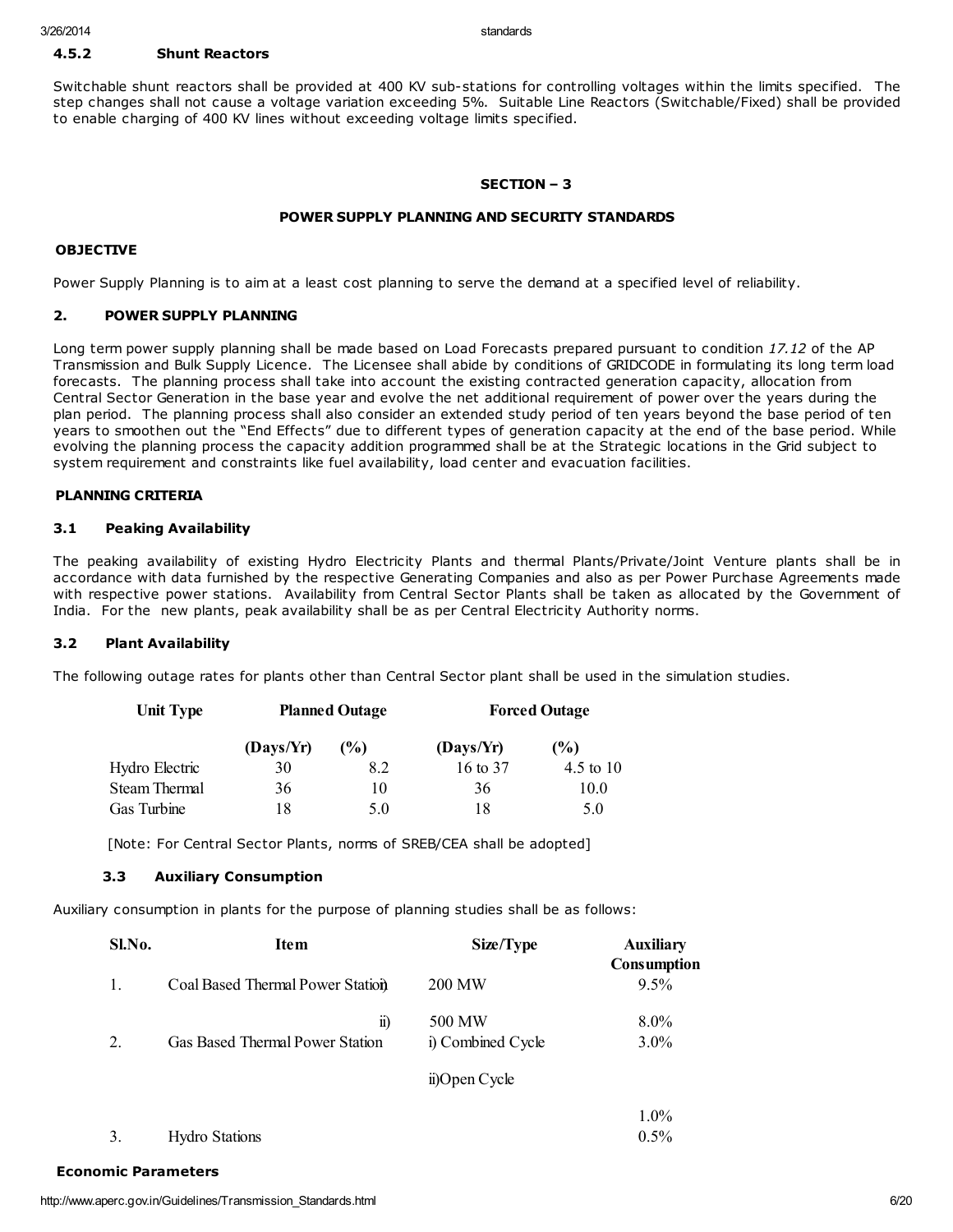### 3.4.1 Reference Year for Costs

The cost estimate shall reflect economic conditions as on 1<sup>st</sup> April of the Base Year. The cost shall increase over time at the rate of general inflation and shall exclude taxes and duties in so far as they are common in the economic evaluation.

## 3.4.2. Reference Year for Present Value Analysis

Discounting for calculating cumulative present value cost for each scheme shall be done at an annual rate of 10%.

### 3.4.3. Plant Economic Life

The economic life of Generating plants may be assumed as follows for the planning studies in accordance with Govt. of India notification dt.27.3.1994 made under sub paragraph (a) of Paragraph VI of the VI schedule to the Electricity (Supply) Act, 1948, from time to time.

> Plant Type Life (Years) Hydro Electric 35 Thermal 25 Gas Turbine 15

## 3.4.4 Cost of Unserved Energy

Value of unserved energy (i.e. the loss to the economy if a KWH of energy required by consumers cannot be supplied) shall be considered in the economic analysis for the least cost generation expansion plan. Suitable pricing for such power outage costs shall be adopted from available studies applicable to AP.

## 3.5 Evaluation of Planning Studies

- 3.5.1 Suitable computer aided programmes shall be adopted to arrive at a least cost generation expansion plan.
- 3.5.2 The economic evaluation shall be carried out in accordance with the guidelines enumerated below:
	- i) Set out different generation expansion scenario incorporating mixed hydro/thermal expansion, only thermal expansion, mixed base/peak generation expansion, in the context of demand forecast.
	- ii) For each scenario, determine through simulation, the timing of new installations during the planning period in order to meet the security standards.
	- iii) Simulate the system operation in order to obtain the average annual energy production from each hydro electric plant and each thermal plant.
	- iv) Compute the cumulative present value cost for the scenario over the planning period incorporating capital costs for new generation and associated transmission, fixed and variable operation and maintenance costs, fuel costs and unserved energy costs.
	- v) Compare the present value cost of each scenario with that of the other to arrive at the least cost scenario.
	- vi) Calculate the Long Run Marginal Cost for the least cost scenario as follows:
		- (a) For each year of the plan period determine incremental cost of generation, energy requirement, energy generated, unserved energy, incremental net energy generated, loss of load probability in hours, Unserved Energy %
		- (b) Reduce the incremental cost of generation to the Net Present Value.
		- (c) Long Run marginal cost in Rs./KWH is:

Total net present value of incremental cost of generation (Rs.)

= ---------------------------------------------------------------------------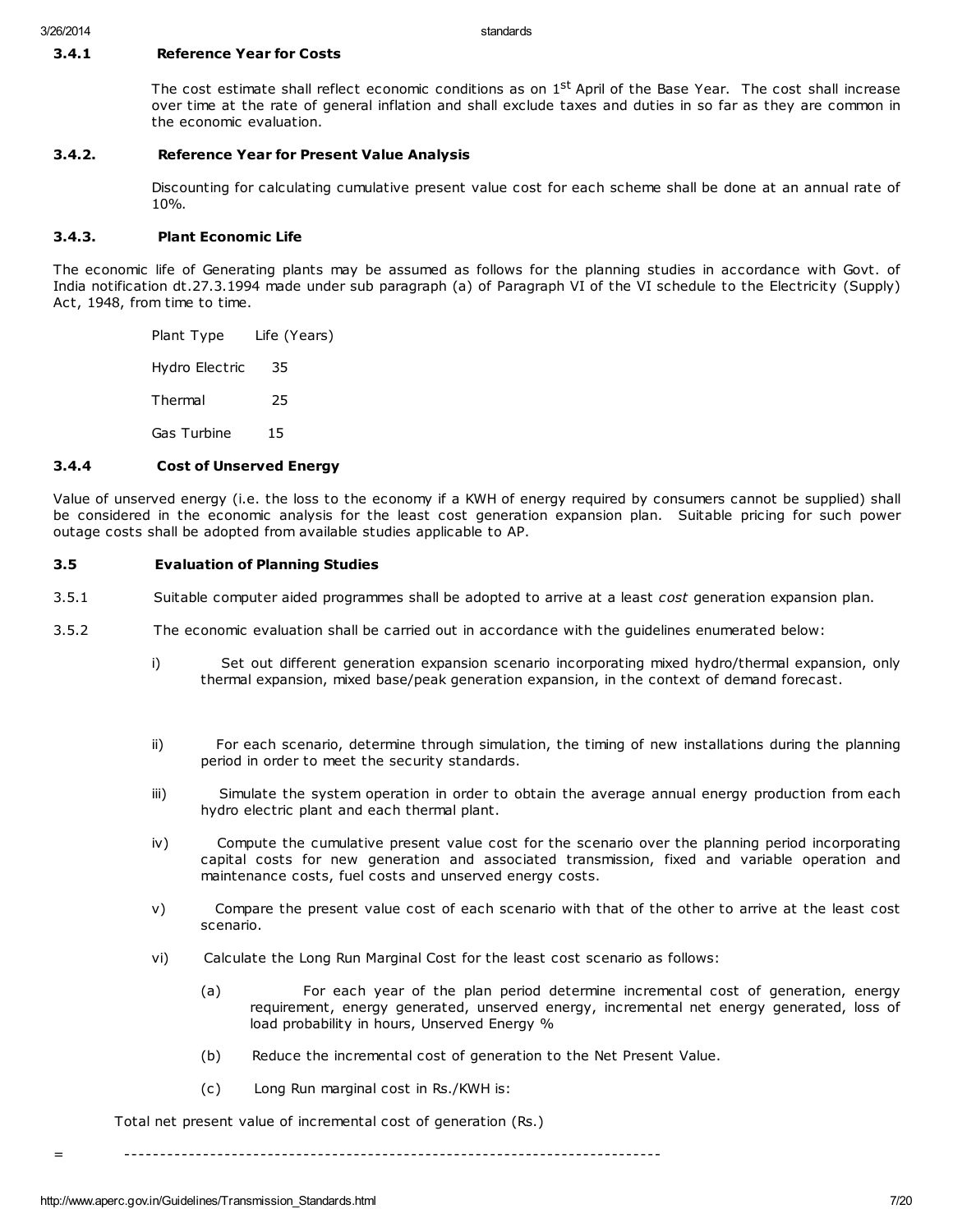#### 4. POWER SUPPLY SECURITY STANDARDS

To ensure that the generation reserve is sufficient so that the system can meet the load, even if one or more units are out of service for scheduled maintenance or in the event of non-availability of adequate hydro-electric generation capacity during the dry period, adequate reserve capacity shall be built into the system both for capacity and energy.

#### 4.1 Capacity Reserve Criteria.

Loss of Load Probability (LOLP) of 1% and 0.15% unreserved energy as per CEA standards shall be used for planning models. This shall mean that for 1% of the year (i.e. upto 3.65 days/year) the power system may experience shortages of generating capacity.

4.2 A contingency reserve margin equal to 5% of the system peak load shall be planned to take care of fluctuations in the availability of Hydro Electric generation during the critical period of February to June of a dry-year, and to account for outages of units, power station equipment, non-availability of Central Sector share in order to maintain security and integrity of the system.

#### 4.3 Energy Reserve Criteria.

"Energy Not reserved" shall be limited to 0.15% of the average annual energy.

#### SECTION – 4

#### TRANSMISSION OPERATING STANDARDS

#### **OBJECTIVE**

These standards shall serve as guidelines for the Licensee to operate its Transmission System for providing an efficient, coordinated and economical system of electricity transmission.

## 2. DATA MANAGEMENT

2.1 The Licensee shall acquire, store and manage following data relating to its Transmission System and generating Units of Generators.

- i) Line data
- ii) Transformer data including Generation Transformers
- iii) Bus data including that of Generating Stations
- iv) Generator data (inclusive of Captive Power Plant)
- v) Demand data for each EHT sub-station
- vi) Real Time Data
- vii) Schedule maintenance plan of generating units.
- 2.2 Details of data shall be as specified in Annexure 1.

## 3. LOAD DESPATCH

- 3.1 The Licensee shall establish a State Load Despatch Centre and run it round the clock for the purposes of
	- i) Daily Generation Scheduling and issuing despatch instructions.
	- ii) Monitoring line MW and MVAR drawals, EHT Bus voltages, Frequency.
	- iii) Monitoring Generation out-put.
	- iv) Coordinating restoration process after total or partial blackouts in the Transmission System or Regional System.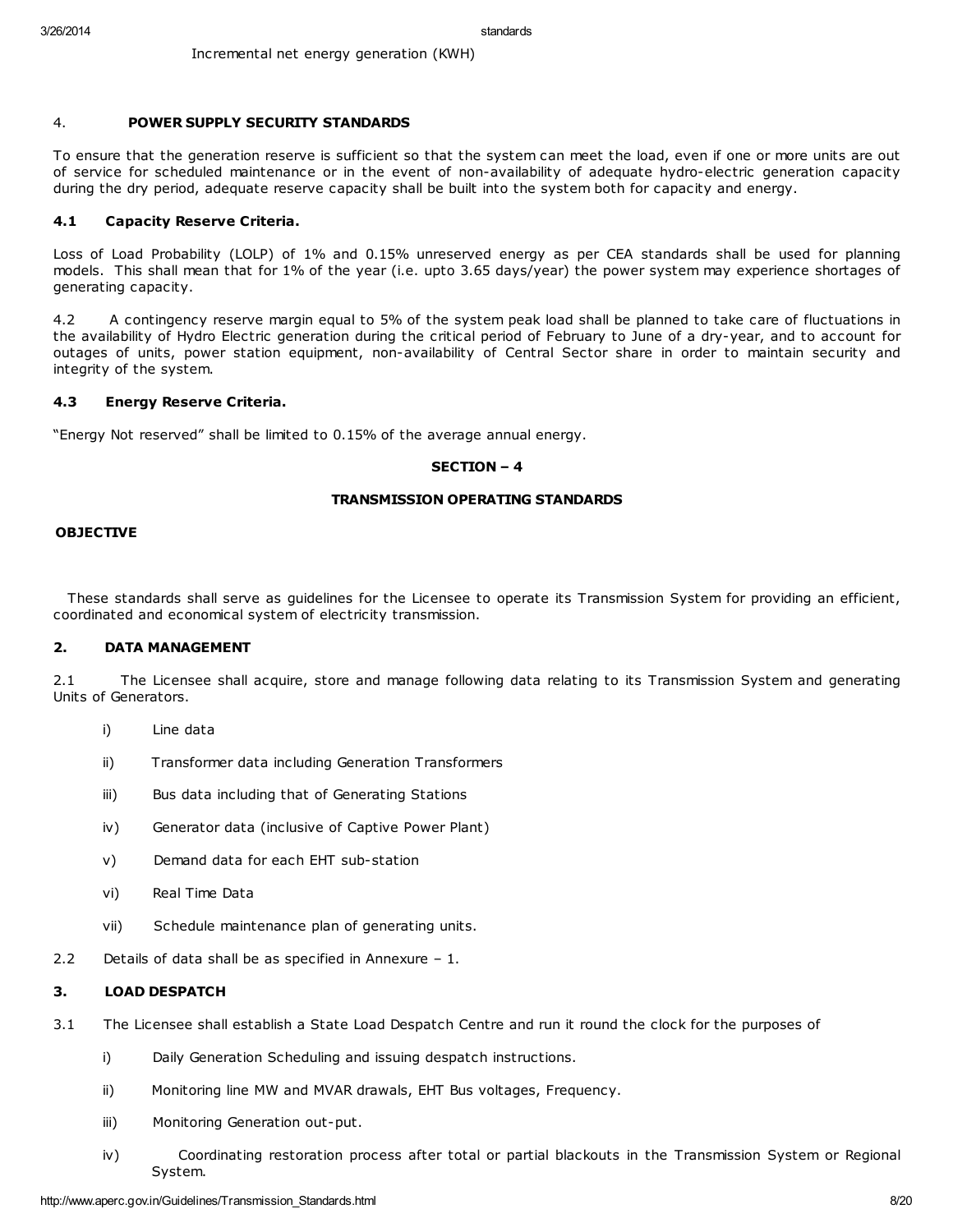## COMMUNICATION

4.1 The Licensee shall establish reliable and efficient point to point voice and data communication links between SLDC, SRLDC, Generating Stations and EHT sub-stations.

4.2 All operational communications/instructions transmitted by SLDC or transmitted to SLDC shall be recorded as evidence of the communications/instructions.

## 5. OUTAGE PLANNING

5.1 The Licensee shall ensure that its plan for outage of circuits/Transformers required for maintenance, construction, modification, diversion etc. does not violate the security standards of transmission system.

- a) following loss of the largest in-feed, and
- b) for the loss of Transmission elements such as a single circuit, a cable, an ICT or a DC line, there shall be
	- i) no loss of supply and
	- ii) no part of the transmission system operating out of synchronism (note that these are probably the same as the Planning Standards but may be relaxed, depending on actual circumstances prevailing at the time).

### 6. SYSTEM STUDIES

6.1 The Licensee shall carry out system studies including Load flow, short circuit and Transient stability studies as often as required but at least once in a year.

6.2 The Licensee shall endeavour for optimal use of existing reactive resources and the reactive reserves in the system to meet the steady state voltage limits at all Buses in the Transmission System as set in "Planning and Security Standards for Transmission System".

6.3 The Licensee shall coordinate the settings of the Relays in the Protection Schemes of its Transmission system with those of the Generators, PGCIL and grid system of neighbouring States at respective points of interconnections.

6.4 As a routine measure, the Licensee shall intimate all users of the Transmission System, the approximate fault level of the Transmission system at each point of interconnection both at EHT Bus and at H.T. Bus.

6.5 The Licensee shall prepare schedule of operation of on-load Taps of load-transformers and interconnecting transformers at each EHT sub-station in the Transmission System under different Generation and load despatches as stipulated in the system studies and enforce its implementation under similar situations obtained in practice.

### 7. DEMAND MANAGEMENT

7.1 The Licensee shall monitor MW/MVAR loading of each EHT line and each interconnecting transformer on real time basis at SLDC. Similarly, the loadings on each load transformers at EHT sub-station shall be closely monitored during peak load hours.

7.2 If any system component is being over loaded/over heated, the load on the same shall be reduced by following suitable procedure.

### 8. VOLTAGE MANAGEMENT

8.1 The Licensee shall monitor voltage levels at all EHT sub-stations of its Transmission System on real time basis at SLDC.

8.2 Since voltage is affected both by frequency and reactive power flow, system

voltage shall be regulated by taking all possible measures to regulate system frequency and reactive power flows.

- 8.3 All local voltage problems shall be addressed by attending to local transformer taps.
- 8.4 In case of system High Voltage, Licensee shall take following measures:
	- i) Generator plant to increase MVAR absorption subject to stability limit.
	- ii) Switch off capacitors.
	- iii) Switch in bus reactor where provided.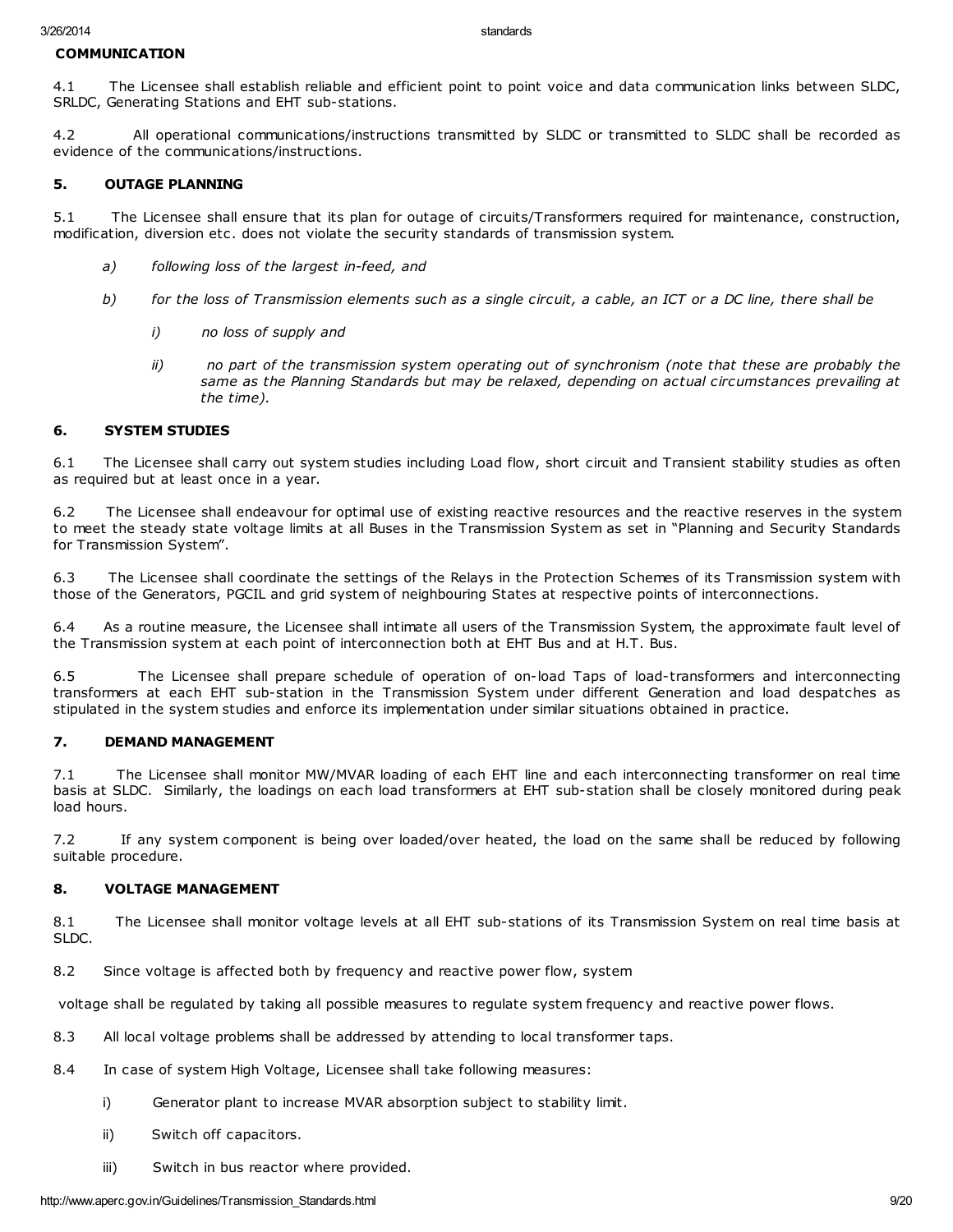iv) Switch off one circuit lightly loaded.

3/26/2014 standards

- v) Reduce transformer taps .
- vi) Address high frequency problem.
- vii) Transformer taps.

8.5 In case of system low voltage, Licensee shall take following measures:

- i) Restoration of circuits under outage.
- ii) Switch out the reactors where provided.
- iii) Switch on capacitors.
- iv) Generator plant to increase MVAR generation.
- v) Increase the transformer taps.
- vi) Demand reduction.
- vii) Address low frequency problem.

## 9. AUTOMATIC UNDER FREQUENCY LOAD SHEDDING

9.1 The Licensee in consultation with users of Transmission system shall identify H.T Feeders emanating from EHT substations to drop automatically and sequentially loads in blocks when the system frequency begins falling from 49 Hz. Quantum of loads to be shed in blocks from EHT sub-stations at each of the following stages of under frequency shall be determined.

Stage I : 49.0 Hz

Stage II : 48.8 Hz

Stage III : 48.6 Hz

## 10. ISLANDING SCHEME

10.1 To avoid total black out of the grid, during system disturbance and for early normalisation, an islanding scheme involving major generating stations and part/parts of Transmission System shall be developed in consultation with SRLDC.

### 11. SAFETY COORDINATION

11.1 The Licensee shall observe the General Safety Requirements as laid down in I.E.Rules for construction, installation, protection, operation and maintenance of electric supply lines and apparatus.

11.2 The Licensee shall designate suitable control persons as specified in GRID CODE for coordination of safety procedures before work is taken up, during work, and after work is completed till the concerned system component is energised both inside its own Transmission System and across between Licensee's Transmission System and that of any User.

11.3 The Licensee shall develop its own Safety Manual for the purpose of Safety Coordination.

## 12. EVENT REPORTING

12.1 The Licensee shall monitor all abnormal occurance or events affecting the operation of system requiring attention, outlined in GRID CODE.

12.2 The Licensee shall ensure that within ten minutes of an occurrence, verbal/telephonic communication shall be made to a designated officer by SE/Grid Operation who shall be in position and authority to initiate follow up action as deemed fit. The SE/Grid Operation must, however, give utmost priority in safeguarding the system before initiating the reporting procedure.

12.3 Within 30 minutes, a preliminary report shall be prepared in a Form to be standardised by Licensee and communicate to the designated officer/officers.

12.4 Within 48 hours, detailed report shall be prepared in a Form to be standardised by Licensee and communicated to the designated officer/officers.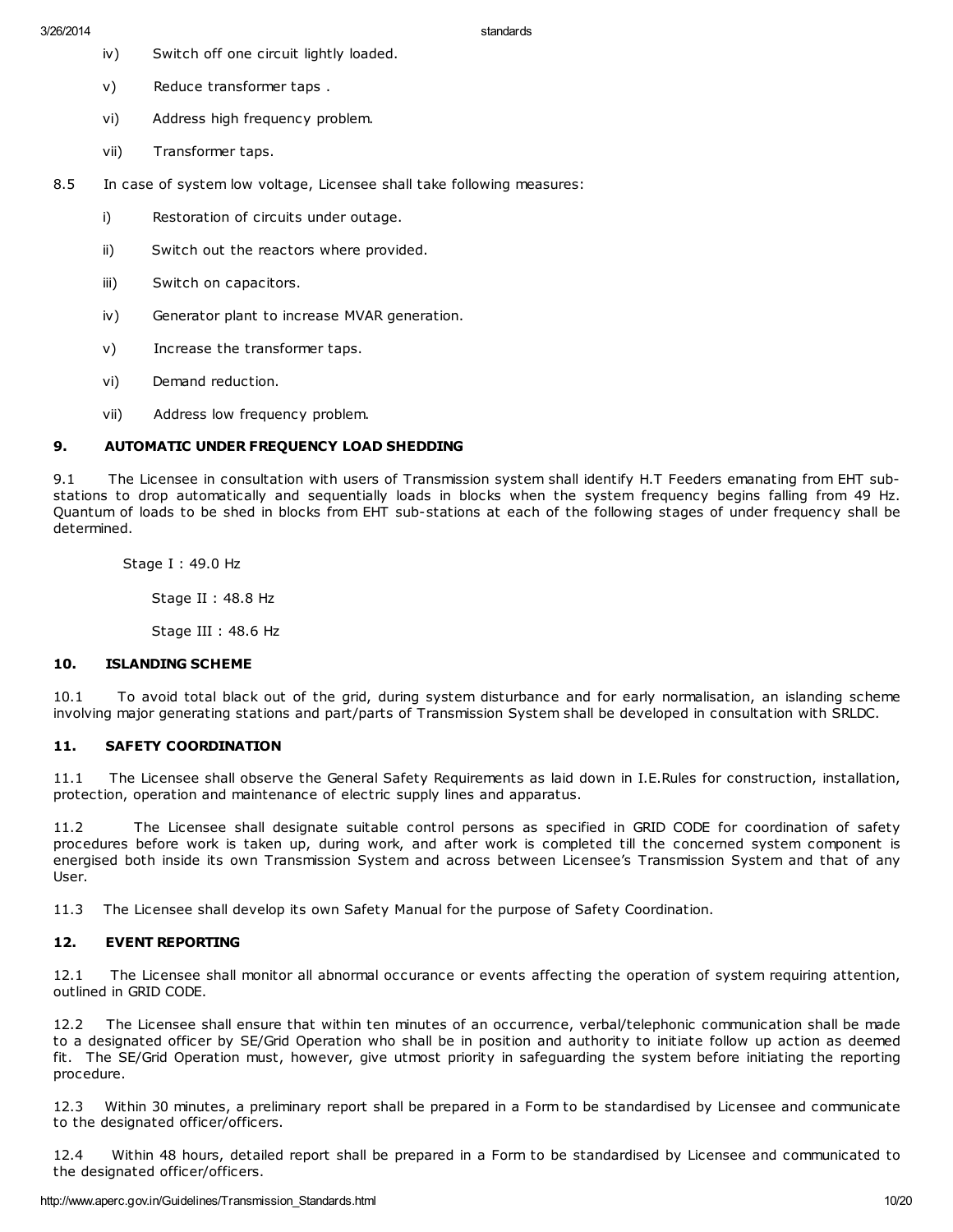12.5 The name and designation of the officer shall be furnished to all stake holders for the communication of event data.

12.6 The generator shall give the computerized data to SLDC/RLDC whenever any event occurs affecting the system stability.

12.7 APTRANSCO should plan to provide event loggers to all existing important 220 KV substations and to all new 220 KV substations to be set up in future.

#### 13. POST DISTURBANCE ANALYSIS

13.1 All major grid disturbances causing tripping of Generating Units (110 MW and above), tripping of EHT lines (220 KV and above) causing full or partial System Black out, breakdown of Inter connecting Transformers (100 MVA and above), break down of EHT lines causing prolonged interruption and load restrictions shall be immediately discussed and analysed in the GRID CODE REVIEW PANEL. This shall promptly be done following discussion and analysis in any Sub-panel that may be formed by the panel for the purpose.

13.2 Disturbance Reports and recommendations made in such meetings shall be compiled and circulated to all members of GRID CODE REVIEW PANEL for its implementation.

#### 14. MAINTENANCE, STANDARDISATION, SPARES, TESTING AND INSPECTION

14.1 The Licensee shall develop maintenance schedules of lines and sub-station equipment in conformity with I.E. Rules and relevant CBI & P Manuals.

14.2 The Licensee shall establish a hierarchy for implementation of the maintenance standards and its monitoring.

14.3 No EHT line shall suffer total interruption for more than 175 hours in a year including planned outages but excluding Force Majeure causes.

14.4 No HT supply at points of interconnection shall suffer total interruption for more than 310 hours in a year including planned outages and excluding Force Majeur causes.

14.5 For the purposes of reducing inventory, procurement time, installation time, the Licensee shall adopt standardised designs for Transmission Line Towers, Structures for sub-stations, standardise layouts for sub-stations, sub-station lighting, Control Room lighting and ventilation, sub-station earthing, prepare standard specifications for line materials, transformers, sub-station equipment, Cables, Bus bar accessories, insulators and hardwares, etc.

14.6 For convenience of maintenance, repairs, and replacement of line equipment and sub-station equipment, the Licensee shall develop and observe a policy on spare parts.

14.7 The Licensee shall establish Electrical Testing Laboratories of its own, equipped for Routine Testing of Relays, Meters, Current-Transformers, Potential Transformer, Condenser Bushing and other electrical accessories used in substations in accordance with relevant Indian Standards and Manufacturers' instructions.

14.8 The Licensee shall establish testing organisations under its control, staffed with qualified, trained and skilled persons and equipped with all necessary testing equipment, power supply etc. for conducting field tests and Commissioning tests of sub-station equipment such as Transformer, Circuit Breaker, Current Transformer, Potential Transformer, Station Battery, relays and meters, Control Wiring, Cables, Lightning Arrester, sub-station earthing etc.

14.9 The Licensee shall maintain in good order and condition all necessary equipment, tools, tackles etc. for carrying out maintenance of lines and sub-stations equipment and ensure their availability at all sub-stations.

14.10 The Licensee shall carry out periodical inspection of all lines and sub-stations in its Transmission system, through an independent inspection team, qualified for the purpose, to ensure that maintenance of lines and sub-stations are carried out as per maintenance schedules.

#### SECTION-5

#### POWER SUPPLY OPERATING STANDARDS

### 1. OBJECTIVE

These standards set in levels of operational security and quality of supply, which the Licensee shall be obliged to maintain in making power available for the purposes of supply to consumers, as laid down in AP Transmission and Bulk supply Licence, 2000.

## 2. OUTAGE PLANNING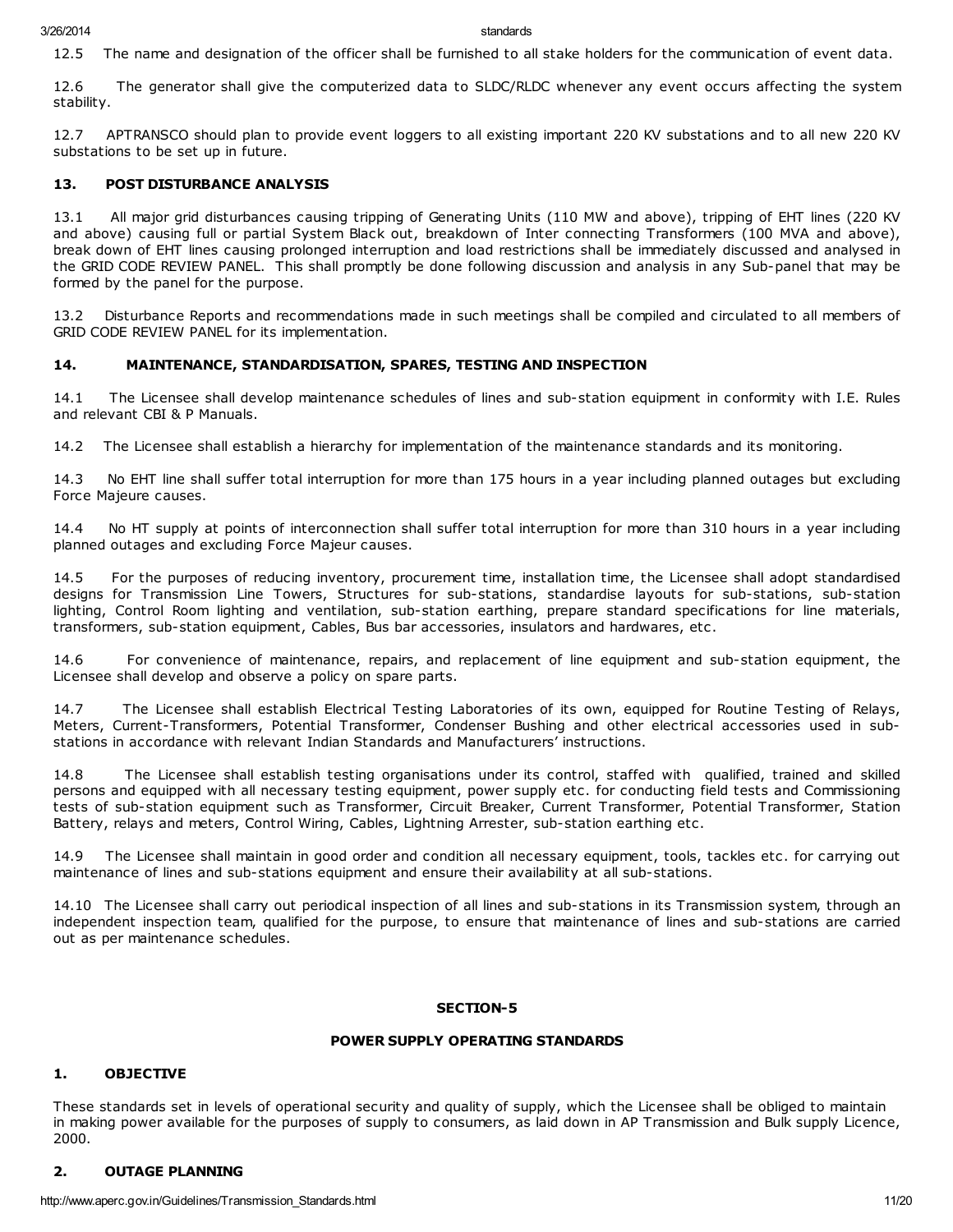2.1 The generation output shall be matched with estimated demand taking into account the Transmission/Generation outages so as to achieve the Transmission and Power Supply Security Standards. The Licensee shall abide by the relevant provisions in the GRID CODE to achieve coordination between Transmission outage programmes and Generation outage Programmes.

## 3. GENERATION SCHEDULE AND DESPATCH

3.1 The generating scheduling should be strictly based on merit order duly taking into account the following factors:

- i) System Demand
- ii) Merit Order operation of Generating Units
- iii) Availability of Generating Units
- iv) Constraints on the Transmission Systems
- v) Security Requirements
- vi) System Losses

3.2 The Licensee shall accordingly prepare the Generation Schedule and their despatches on hourly day ahead basis, on the basis of data provided by Generators and CPP's and in consultation with SRLDC regarding allocated drawal for the day from Central Sector Generating Stations. The day ahead generation schedule shall be communicated to the Generators and SRLDC in the manner out lined in GRIDCODE.

3.3 Total minimum spinning reserves of 5% of System Peak Load shall be achieved by making suitable allocations to specific generating stations in consultation with SRLDC.

## 4. FREQUENCY MANAGEMENT

4.1 The Licensee shall endeavour to run the system within a Frequency range of 49.0 to 50.5 Hz as per the norms of IEGC.

i) Check generation scheduling vs. generation and request concerned Generator with excess generation to conform to generation schedule.

- ii) Advise Hydro Stations to reduce generation without water spillage.
- iii) Advise Coal Fired Thermal Stations having 210/500 MW units to back down to 'X' multiplied by the load factor (where 'X' is the generation of particulars units during peak hours) but not to the extent requiring oil support.

In case Frequency rises to 50.5 Hz inspite of above measures, the Licensee shall:

i) Advise coal fired thermal stations having 210/500 MW units to bring down generation to bare minimum using oil support or if necessary to shut off 210 MW sets.

4.2.2 In case the Frequency begins to rise above 50.5 Hz and does not fall below 50.8 Hz, the Licensee shall in consultation with SRLDC regulate the generation to bring down the frequency to 50 Hz.

4.3 The Licensee shall be vigilant when frequency begins to fall below 49.5 Hz and initiate following measures to raise the System Frequency to about 50 Hz.

i) Check generation scheduling Vs. generation and request concerned Generator with less generation to conform to generation schedule.

ii) Check whether there is any excess drawal at any points of interconnection by any Distribution and Retail Supply Licensee and advise to restrict its drawal within schedule.

iii) Advise Hydro Stations to synchronise stand by machines, if available.

4.3.1 In case the Frequency still falls and reaches 49.0 Hz the Licensee shall advise Distribution Licensees to shed load manually in predetermined blocks.

4.3.2. In case the Frequency still continues to fall and reaches 48.5 HZ, the Licensee shall in consultation with SRLDC Island its system from rest of SREB if there is Export at points of interconnection.

## 5. STANDARDS TO BE MET BY GENERATORS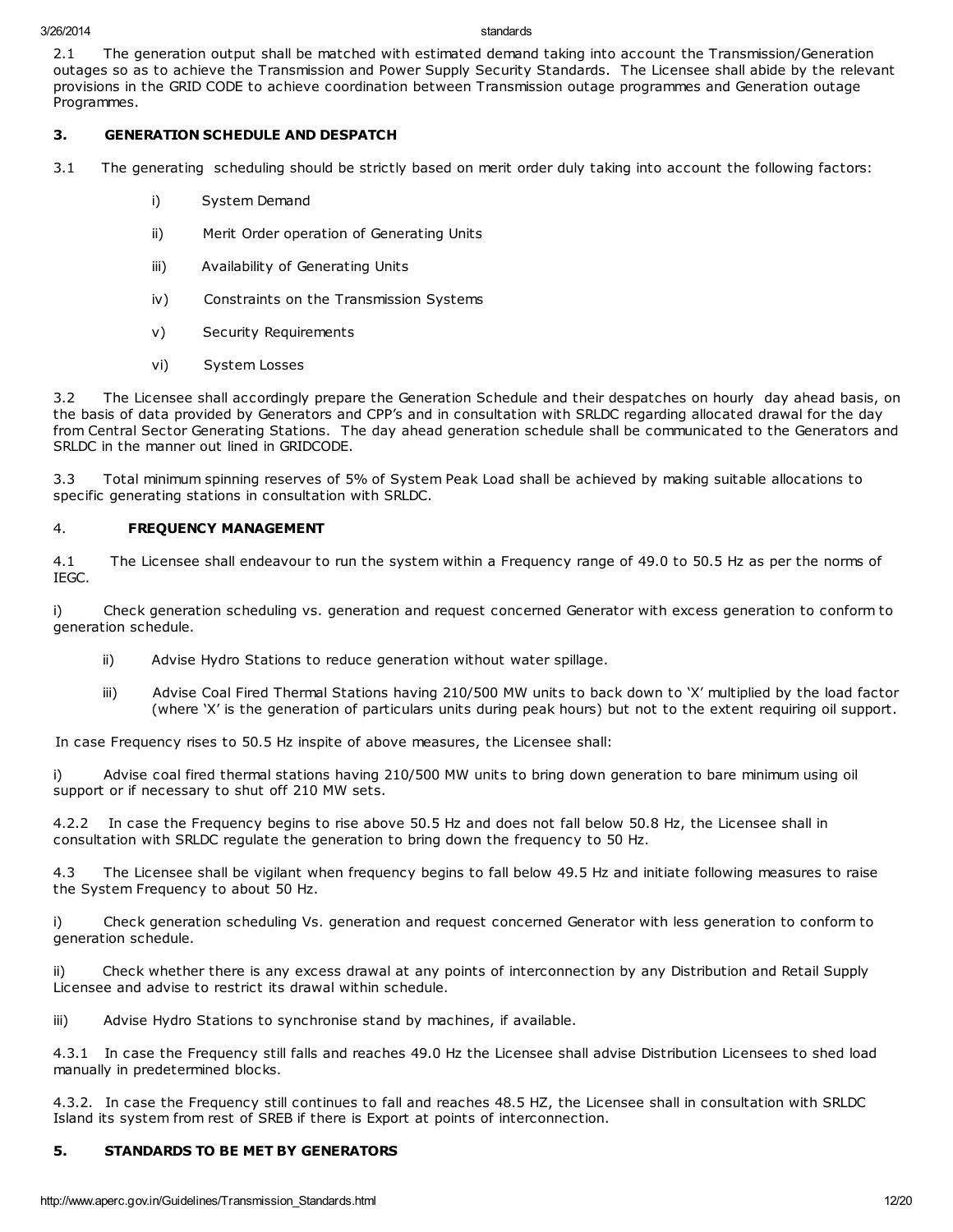5.1 Licensee, while contracting Bulk power supply from Generators shall specify, voltage and frequency standards with limits of variation in the power purchase agreement, which the Generator has to accommodate.

- 5.2 Licensee shall incorporate conditions in the power purchase Agreement requiring the Generators to commit:
	- i) Spinning Reserve Response during Frequency transients at different load levels.
	- ii) Reactive power capability (MVAR)
	- iii) Economic back down level
	- iv) Load increment rate from back down level to maximum continuous Rating (MW/min)
	- v) Loading decrement rate from maximum continuous rating to back down level (MW/min).
	- vi) Pick up rates on synchronising in MW under conditions:
		- a) Cold Start
		- b) Warm Start
		- c) Hot Start
	- vii) That Generator has to comply AP GRID CODE and Indian Electricity Grid Code to the extent that it does not jeopardise safety of its plant and personnel.

## 6. GENERATION RESERVE

- 6.1 The Licensee shall plan for necessary capacity and Energy reserves in accordance with Security Standards.
- 6.2 These reserves shall be allocated to the Generators in the following manner:

Contingency Reserve/Spinning Reserve - 3%

(As system facing shortage of power and energy, the contingency reserve and spinning reserve can be considered after the system attains self sufficiency)

## MONITORING OF GENERATION

- 7.1 The Licensee shall provide facilities at SLDC for receiving following real time data from Generators:
	- i) Frequency
	- ii) MW output
	- iii) MVAR output
	- iv) MW and MVAR flow in outgoing lines
	- v) Voltage at interconnection Bus (The Licensee should ensure that it has adequate facilities to maintain voltages at the bulk supply points to within prescribed limits during normal and planned outage conditions. In case such facilities do not exist then the Licensee should provide the same within two to three years).
- 7.2 The Licensee shall establish procedure for monitoring the following parameters of a generation plant:
	- i) Declared Gross Generation capacity
	- ii) Loading rate of a unit
	- iii) De-loading rate of a unit
	- iv) Active and Reactive power delivery following Despatch instructions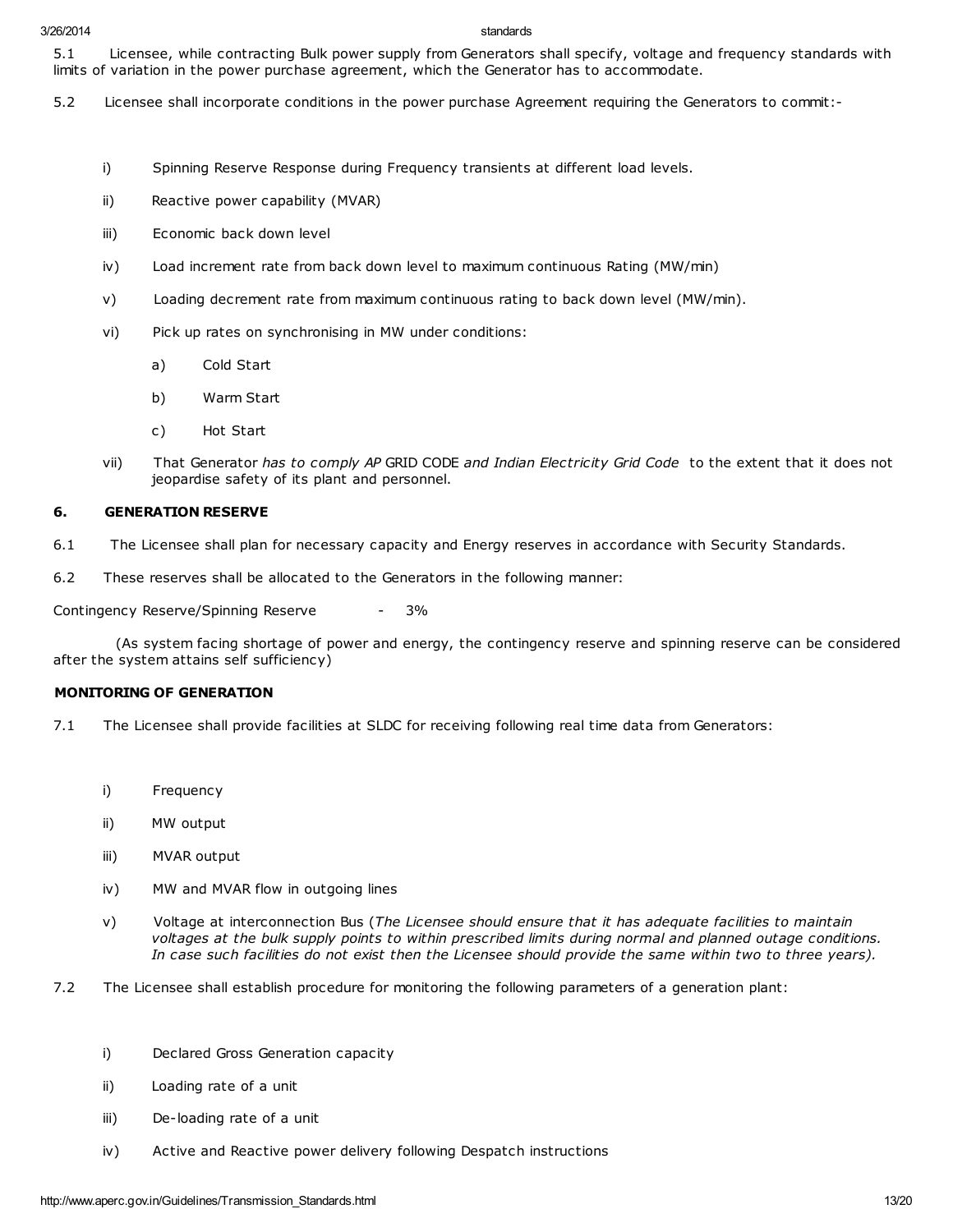v) Capability of Generating plant to meet Spinning Reserve requirements.

\* \* \*

## Annexure-1

# Data for Operation and Studies

# (With reference to Para 2 of Section-4)

All data should be on 100 MVA base.

1. Line data for al lines of 132 KV level and above

| From Bus No.            |  |
|-------------------------|--|
| From Bus Name           |  |
| To Bus No.              |  |
| To Bus Name             |  |
| Volt. Level (KV)        |  |
| Ckts No.                |  |
| Line length (KM)        |  |
| Conductor size & No. of |  |
| Conductors per phase    |  |
| Pos.Seq. Resistance/KM  |  |
| (in p.u)                |  |
| Pos. seg Reactance/KM   |  |
| (in p.u.)               |  |
| Pos. seq half line      |  |
| Susceptance/KM          |  |
| (in p.u.)               |  |
| Zero seq Resistance/KM  |  |
| (in p.u.)               |  |
| Zero seq Reactance/KM   |  |
| (in p.u.)               |  |
| Zero seq Half Line      |  |
| Susceptance/KM          |  |
| (in p.u.)               |  |
| Line capacity (AMPS)    |  |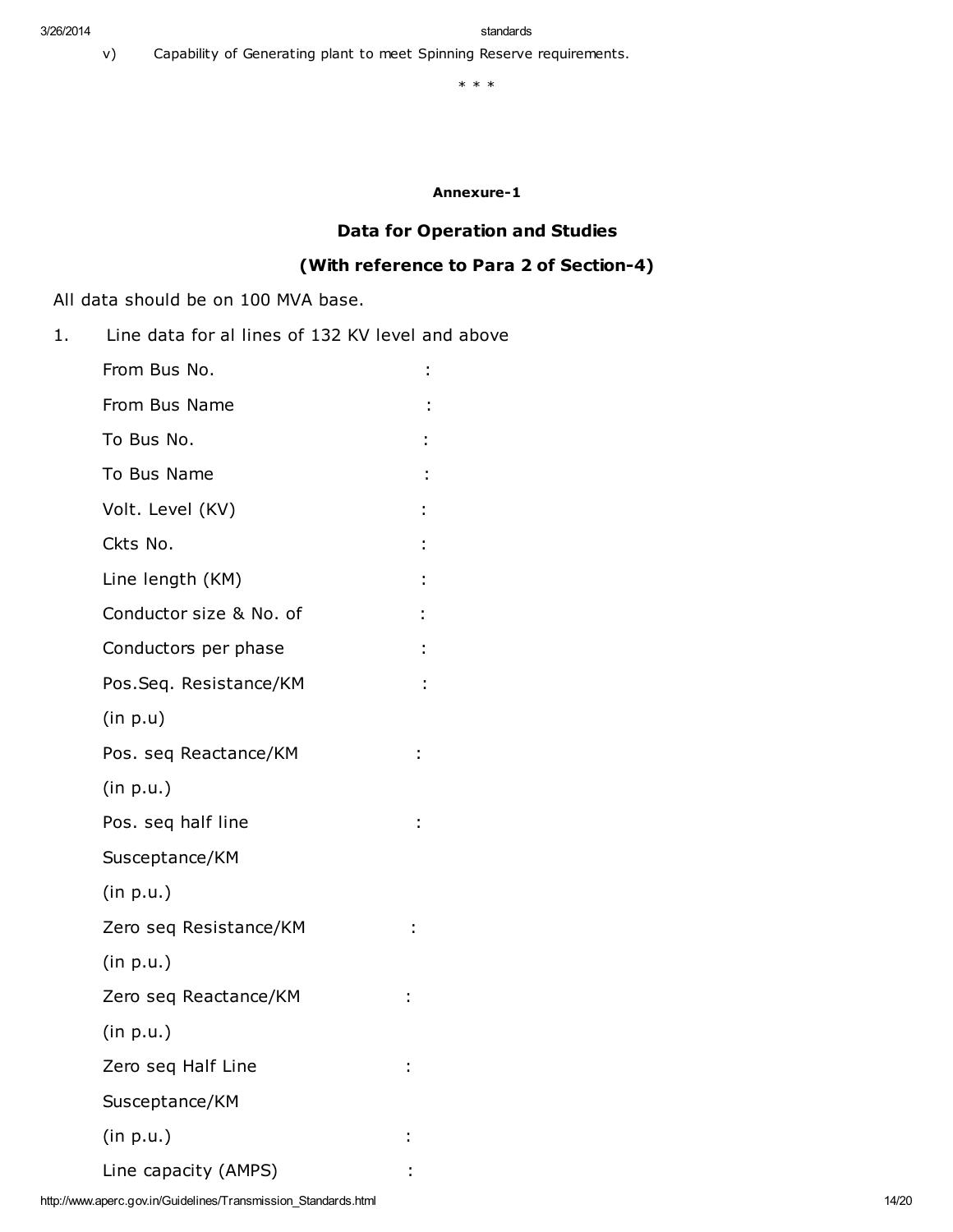(specify Amb.Temp °C

and Temp. rise over amb.in °C

Line Reactors (if any) :

(at both ends) MVAR

Year of commissioning :

2. Transformer data for all 400/220 KV, 400/132 KV and 220/132 KV auto transformers and Generator Transformers.

| From Bus No.                             |  |
|------------------------------------------|--|
| From Bus Name                            |  |
| To Bus No.                               |  |
| To Bus Name                              |  |
| Voltage on HV side                       |  |
| Voltage on LV side                       |  |
| No. of Transformers                      |  |
| Resistance (in p.u.)                     |  |
| Reactance (in p.u)                       |  |
| Tap setting                              |  |
| Nominal Tap                              |  |
| Tap step                                 |  |
| Tap range                                |  |
| Transformer Type (2 or 3 wdg.:           |  |
| Vector Group)                            |  |
| Rating of transformer (MVA) :            |  |
| Year of commissioning                    |  |
| Special data for 3 winding transformer : |  |
| Impedance between (p.u.)                 |  |
| HV-MV                                    |  |
| MV-LV                                    |  |
| HV-LV                                    |  |
| Voltage on HV side                       |  |
| Voltage on MV side                       |  |
| Voltage on LV side                       |  |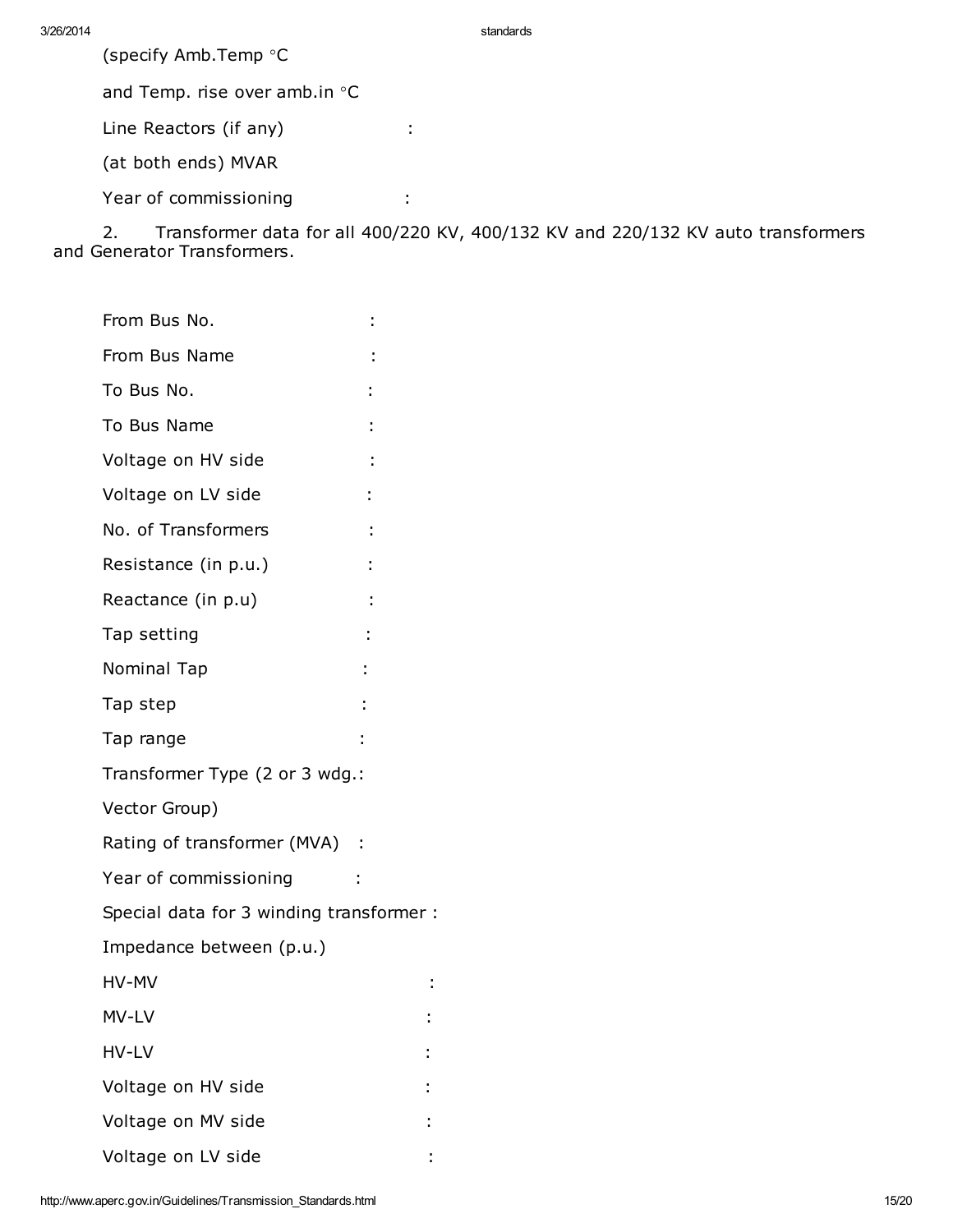Loading capability of tertiary,

(if any)

Grounding impedance in p.u. :

(if the neutral of the star is grounded):

- 3. Bus Data :
- Bus No. : Name of Bus in the set of  $\mathsf{B}$  and  $\mathsf{B}$  is the set of  $\mathsf{B}$  is the set of  $\mathsf{B}$  is the set of  $\mathsf{B}$  is the set of  $\mathsf{B}$  is the set of  $\mathsf{B}$  is the set of  $\mathsf{B}$  is the set of  $\mathsf{B}$  is the set of Bus Voltage (KV) in the set of the set of the set of the set of the set of the set of the set of the set of the set of the set of the set of the set of the set of the set of the set of the set of the set of the set of the Gen. Bus/Load Bus **: 1999**: Pgen (MW) : Qgen (MVAR) : Pload(MW) : Qload (MVAR) : V obtained for Gen. Bus : : MVAR capability curve for  $\cdot$ **Generators** Shunt Reactor, if any interest and the shall contain the shall contain the shall contain the shall contain the shall contain the shall contain the shall contain the shall contain the shall contain the shall contain the sha Shunt capacitor, if any state of the shall capacitor, if any state of the state of the state of the state of the state of the state of the state of the state of the state of the state of the state of the state of the state
- 4. A) Generator Data:
	- i) Capacity-MVA\*, MW, MVAR (Minimum) & MVAR (Maximum)
	- ii) Generator Voltage in KV Nominal, minimum, maximum
	- iii) Sequence impedance's of winding on its 'OWN' base/ grounding impedance.
	- iv) Direct axis-Synchronous reactance

-Transient reactance

- -sub-transient reactance
- v) Quadrature axis –Synchronous reactance
	- transient reactance
	- sub-transient reactance
- vi) Inertia constant in MW-SEC/MVA
- vii) Armature resistance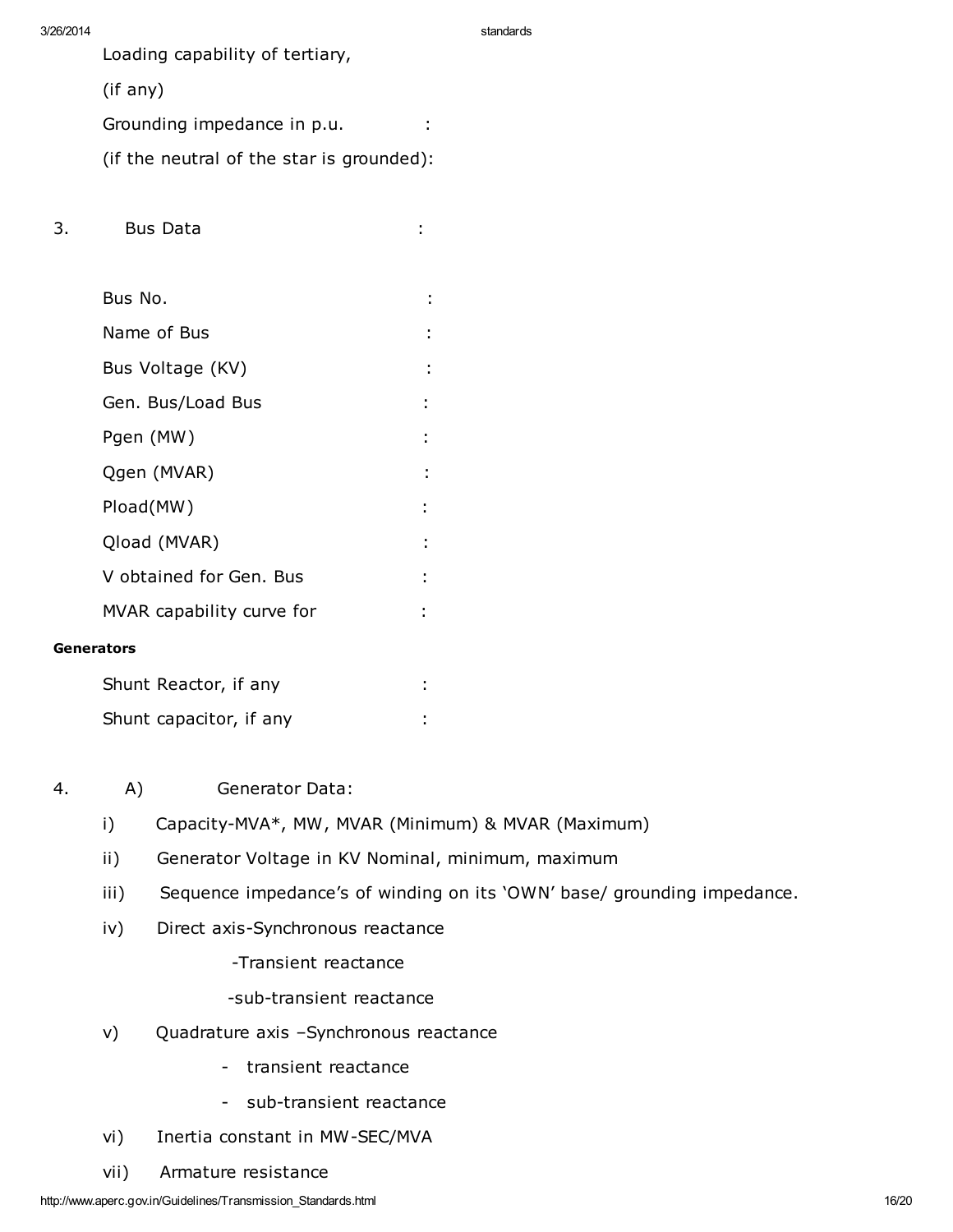- viii) Armature leakage reactance
- ix) Direct axis transient time constant
	- sub-transient time constant
- x) Quadrature axis transient time constant
	- sub-transient time constant
	- · Maximum continuous Rating
- B) Turbine.
- a. Type of Turbine i.e. Hydro/Steam, Francis, Kaplan etc.
- b. Block diagram of turbine model along with the values of gain constants & time constant.
- c. Turbine damping constant Kd.
- d. Speed of machine, nominal speed.
- e. Any other constants/specifications as described in the block diagram of turbine model.
- C) Exciter
- a. Block diagram of exciter model along with the values of gain and time constant like:

Voltage regulator gain and time constant

Main Exciter gain and time constant.

Stabilising loop/closed loop gain and time constant.

- b. Power system stabiliser data.
	- D) Speed Governors
	- a. Block diagram of speed Governor model (hydro/steam) along with the values of gain and time constant.
	- b. Max. & Min. Valve position limits
	- c. Effective speed governing system gain
	- d. Valve Servo time constant.
- 5. Demand Data for all 220 KV & 132 KV Sub-stations
- 1. Weekly MW/MVAR load details

MW/MVAR loading should indicate the percentage of agricultural load, Industrial load, domestic load & Commercial load separately.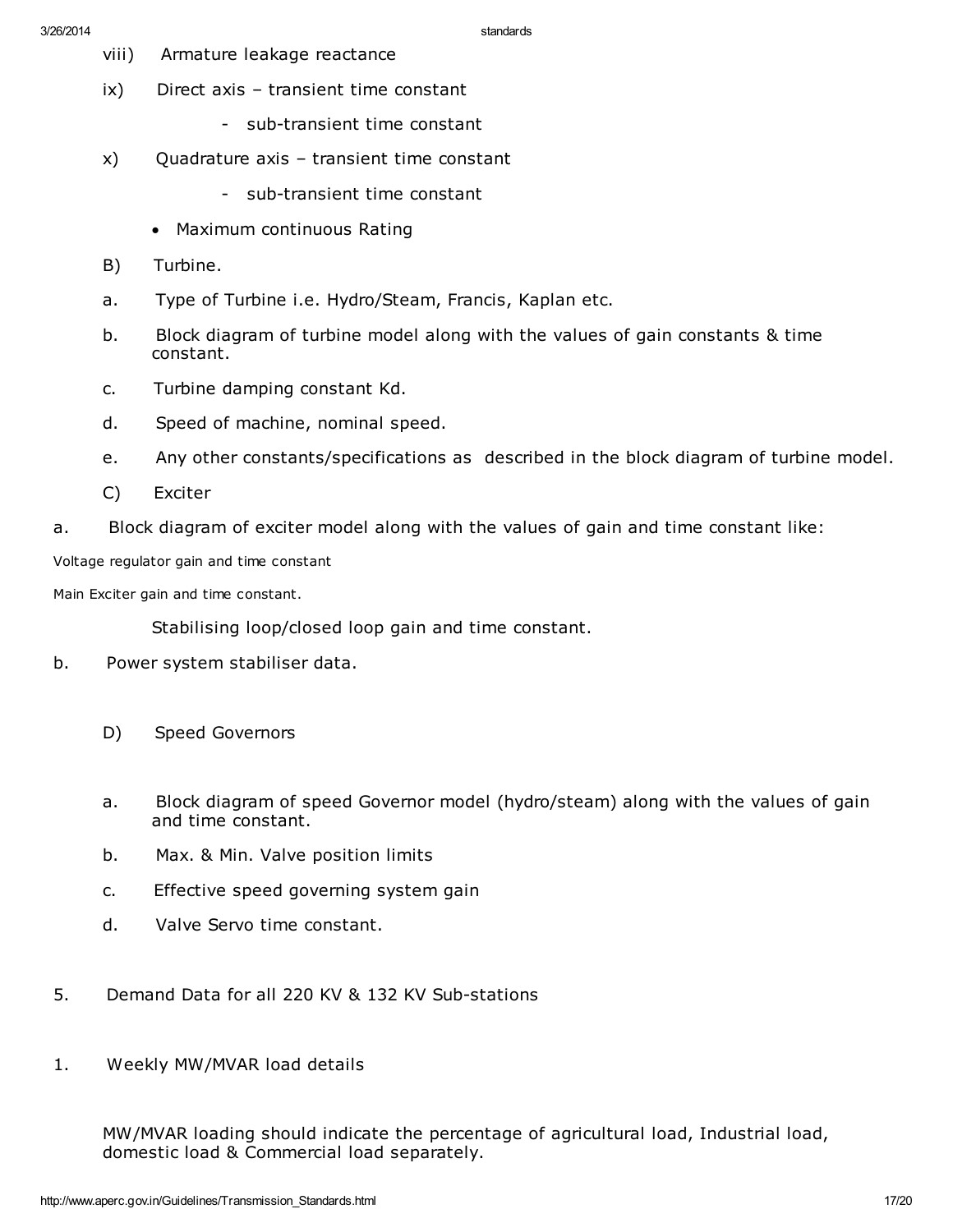- Restrictions imposed.
- Assessed reduction in demand due to the restrictions
- Unrestricted Demand : MW
	- : MVAR
- 2. Name of Sub-station:

Typical Daily Load Curve (for w day and weekend)

- Under restricted demand
- Under unrestricted demand

## REAL TIME DATA

| <b>Each Generating Units</b>                                    |  | <b>Generation MW</b> |  |
|-----------------------------------------------------------------|--|----------------------|--|
| All 400/200 KV Line flow                                        |  | MW and MVAR          |  |
| All 400/220 KV Transformer flow -                               |  | MW and MVAR          |  |
| All 220/132 KV Transformer flow                                 |  | MW and MVAR          |  |
| Bus Voltages at 400 KV, 220 KV buses                            |  |                      |  |
| Tap positions-400/220 KV, 400/132 KV & 220/132 KV Transformers. |  |                      |  |

Status of Circuit Breaker positions of all 400 KV, 220 KV and 132 KV lines, transformers, generators.

## STATEMENT OF SYSTEM PERFORMANCE

Ref- Paragraph 20.8 of Transmission and Bulk Supply License

A quarterly report on performance of the system, with reference to each standard shall be submitted to APERC within 25 days of end of each quarter i.e. by 25<sup>th</sup> of April, July, October and January each year. An annual report on the year ending 31<sup>st</sup> March shall be submitted by 25<sup>th</sup> April along with report on the first quarter report. The report shall contain the following information.

- A. Power Supply Security
- 1. Percentage of time (total hours in the quarter load-restrictions were applied due to non availability of generation of Regional Pool Power.
- 2. In each case, on daily basis, particulars of the generating station of Regional Pool, which failed to meet dispatch or forecasted requirement.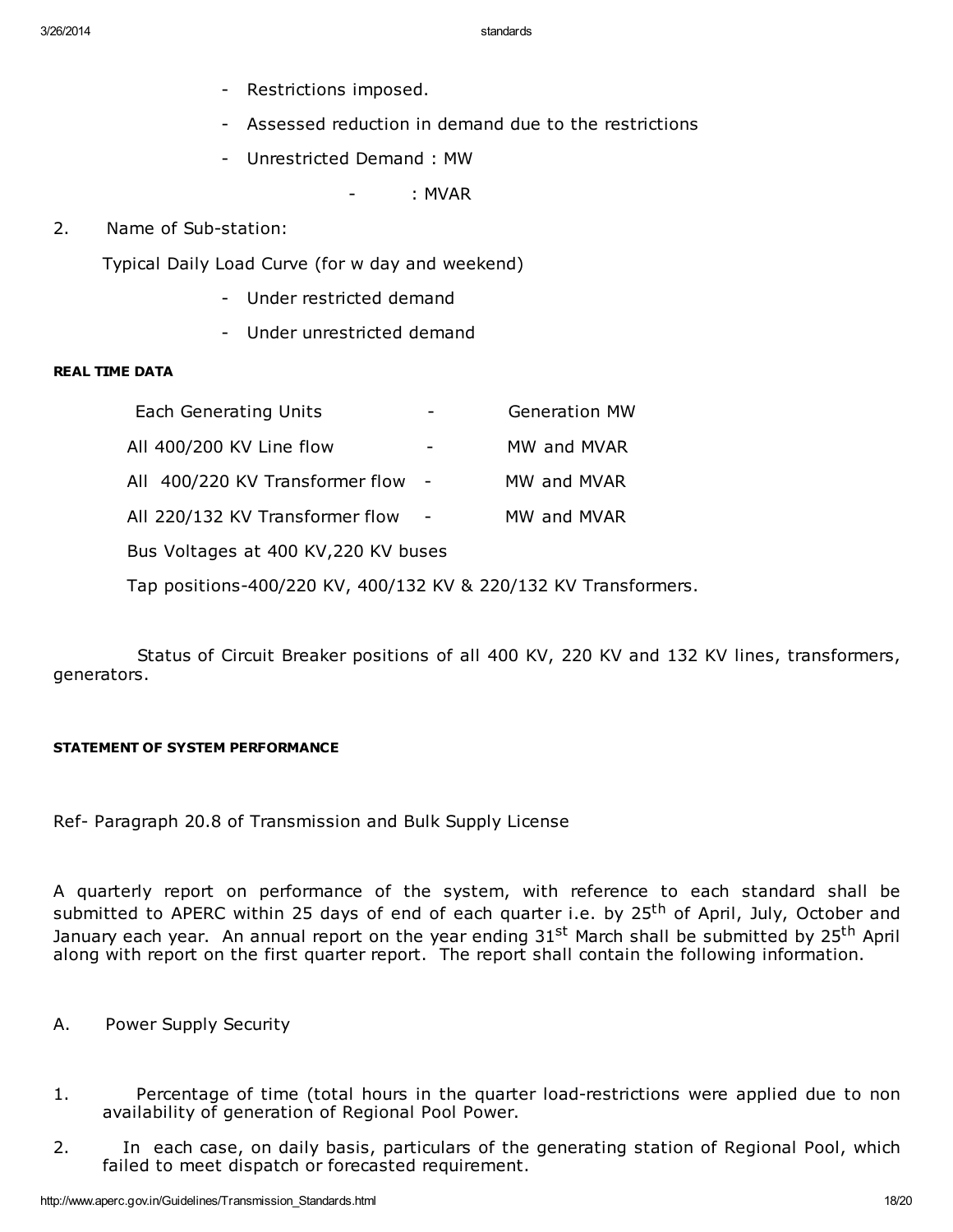- 3. In each case, the estimated amount of demand curtailed and areas or consumer categories which were affected.
- B. Transmission Security
- 1 Percentage of time (total hours in the quarter) load restrictions were applied, due to nonavailability of transmission capacity, even though generation/Regional pool capacity was available.
- 2 Percentage of time (total hours in the quarter) generation had to be rescheduled, due to nonavailability of transmission capacity, even though load restriction was not required.
- 3 In each case the transmission element (e.g. line, transformer, circuit breaker etc.) which was not available, resulting in loss of transmission capacity. The reason for non availability of the transmission element (e.g.scheduled maintenance outage, unscheduled maintenance outage, forced outage, with details) shall be furnished.
- 4 In each case the Grid sub-station affected, the extent of generation rescheduling required, estimated capacity restriction effected, area/consumer categories affected.

# C. Overall Performance

- 1. Frequency
- a) Percentage of time (total hours in the quarter), grid frequency was (I) above higher value permitted under IE Rules 1956, (ii) below lower value permitted under IE Rule, 1956.
- b) The maximum continuos period of deviation, with date and time and reason for such continuous deviation.
- c) The highest and lowest grid frequency observed, value, time and date of occurrence. In case this was accompanied by islanding of the network, details of the event resulting in such islanding shall be furnished.
- 2. Voltage
- a) Percentage of time voltage at outgoing 33/11 KV lines of any grid sub-station beyond levels permitted under IE Rules, 1956.
- b) In each case, reasons for such deviation, the Grid sub-station affected and maximum continuous period of deviation, with date and time to be reported.